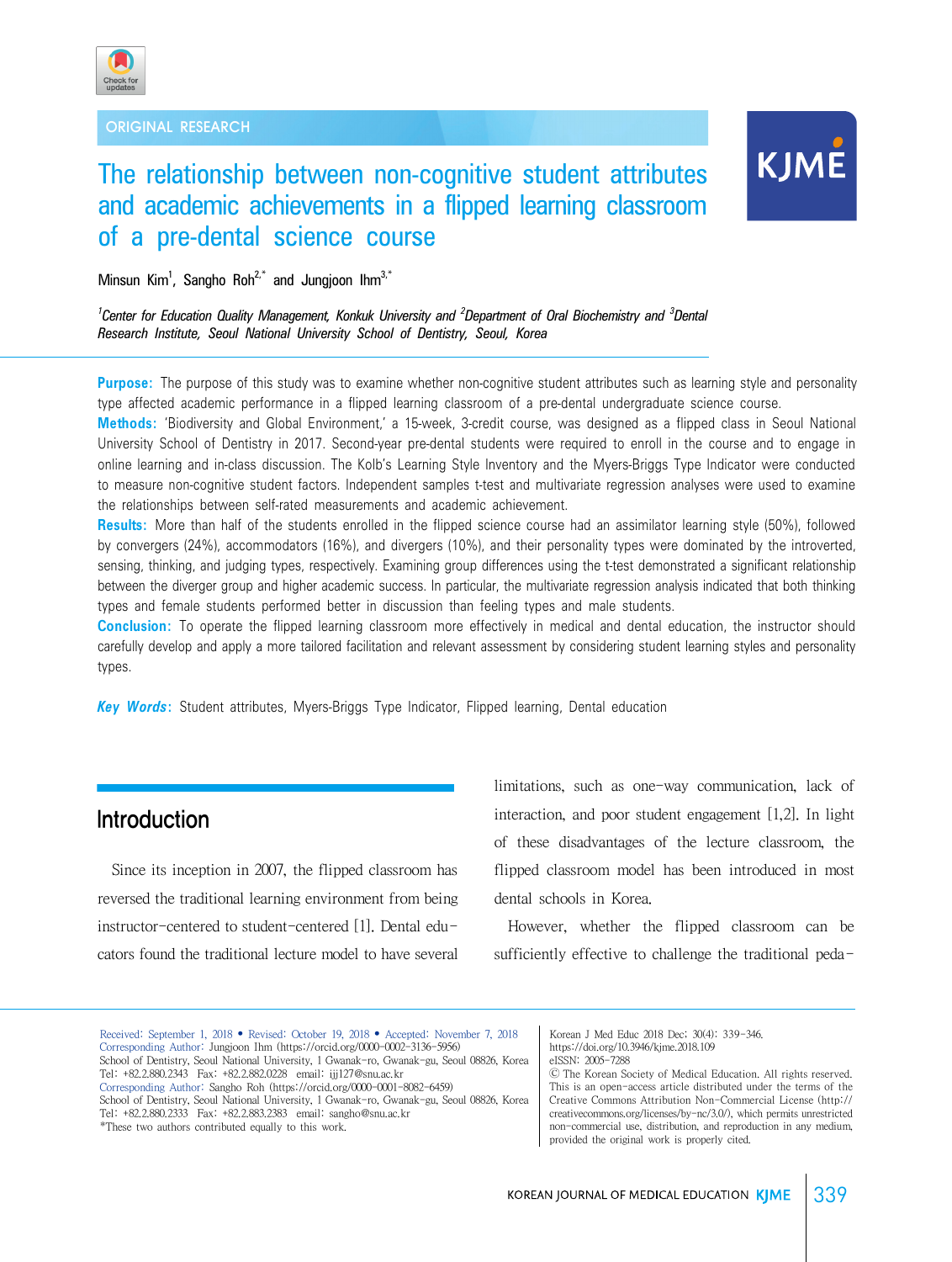gogy in dental education is debatable. Even though more medical and dental schools have begun to implement flipped classrooms as an innovative pedagogy, studies found the success of a flipped classroom to be dependent on individual student attributes that influence their learning experiences and learning outcomes [2,3]. It was reported that, for those students preferring traditional lectures, the flipped course instruction would not significantly affect their perceptions of the learning experience [2].

 When considering student attributes in the learning experience, the level of intellectual achievement was significantly influenced by non-cognitive and cognitive factors. Recently, an increasing number of studies have focused on how non-cognitive factors shaped student academic performance [4-6]. Previous studies found that, among non-cognitive student factors, student learning style and academic strategy preference can be combined with appropriate lecturing methods to result in desirable learning achievements [7]. In particular, personality type, which is expressed as an individual's unique behavior and thinking style, is considered to be a significant non-cognitive factor that affects not only student academic achievement, but also career and major selection [8].

 As non-cognitive elements, learning style and personality type were reported to be closely related to academic performance [9,10]. Based on this finding, there have been attempts to analyze academic achievement in different major fields, such as engineering and nursing [11-13]. In this study, Kolb's empirical learning model, the most common learning style of adults, and the Myers-Briggs Type Indicator (MBTI), which is the representative tool invented based on a psychological typology of Jung et al. [11] to measure an individual's personality, were used to investigate the effects of learning style and personality type on academic achieve-

 $340$  Korean J Med Educ 2018 Dec:  $30(4)$ :  $339-346$ .

ment [14].

 The purpose of this study was to examine whether students' non-cognitive attributes, such as learning style and personality type, affected academic performance in a flipped learning classroom of a pre-dental undergraduate science course. The focus of the study was based on the assumption that the general benefits of a flipped classroom depend on the non-cognitive attributes of dental students, some of which can be measured using the Kolb's Learning Style Inventory and MBTI.

## Methods

 'Biodiversity and Global Environment,' a 15-week, 3 credit course, was designed as a flipped learning class in 2017. Second-year pre-dental students in Seoul National University School of Dentistry were required to enroll in the course and to participate in online learning and in-class discussion. The Kolb's Learning Style Inventory and the MBTI were conducted to measure student learning and personality types at the beginning of the course. A total of fifty pre-dental students consented to the collection of records and completed the surveys.

 In this study, the flipped-course combined distance learning and in-class activities to engage dental students in each class, as presented in Table 1. Session 1 allowed students to watch 2–4 videos clips and/or to read weekly online materials before class. At the beginning of each class, student preparedness for class was tested by a 10-minute quiz. Session 2 started with a 20-minute mini-lecture, followed by a 90-minute discussion (session 3) that was evaluated by both tutors and peers. At the end of the course (session 4), the students were expected to take a final written test and to submit a reflective journal as a take-home exam.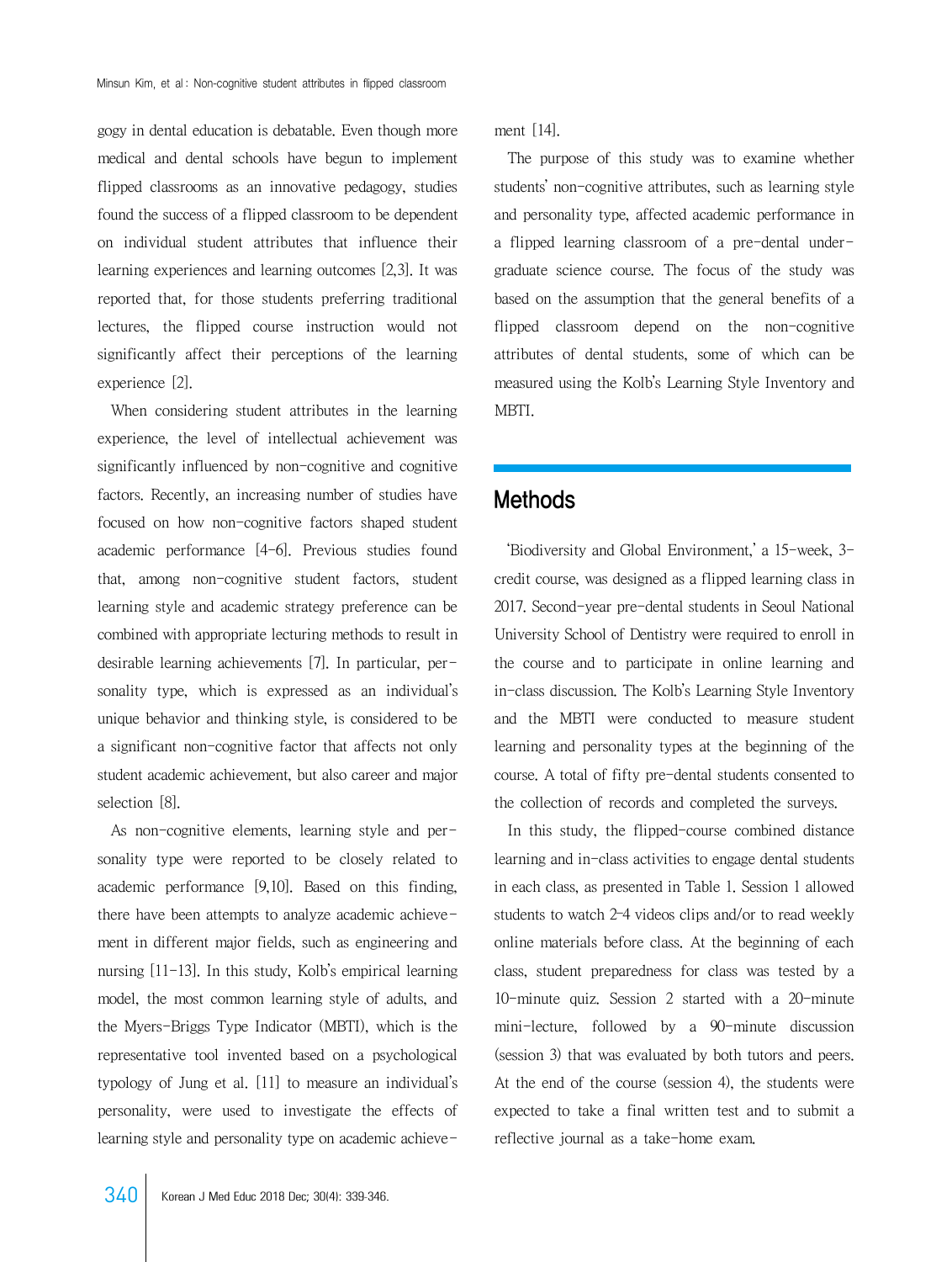|                                                | Contents                                                                                                                                                                                                                                                                                                                                                                                                             |
|------------------------------------------------|----------------------------------------------------------------------------------------------------------------------------------------------------------------------------------------------------------------------------------------------------------------------------------------------------------------------------------------------------------------------------------------------------------------------|
| Target                                         | Second-year pre-dental students admitted in 2016                                                                                                                                                                                                                                                                                                                                                                     |
|                                                | Five discussion groups were organized, and each group consisted of one facilitator and 10 students.                                                                                                                                                                                                                                                                                                                  |
| Duration                                       | A total of 15 weeks in the fall semester, 2017                                                                                                                                                                                                                                                                                                                                                                       |
| Task                                           | Performing one module every week, from session 1 before class, through sessions 2 and 3 during class and to session<br>4 completing the final test and reflective journal (take-home exam) at the end of class five tutors were asked to take<br>turnsgiving a mini-lecture on each module, and they also (plus other two faculty members available in class time) participated<br>in group discussion facilitation. |
| <b>FCP</b>                                     |                                                                                                                                                                                                                                                                                                                                                                                                                      |
| Session 1: self-study before class             |                                                                                                                                                                                                                                                                                                                                                                                                                      |
| FCP student role                               | Study learning modules before tutorials; preview a discussion topic and research it; post individual comments online                                                                                                                                                                                                                                                                                                 |
| FCP tutor role                                 | Upload or update online materials; make a quiz to diagnose level of understanding                                                                                                                                                                                                                                                                                                                                    |
| Assessment focus                               | Quiz: ability to understand basic knowledge and concepts                                                                                                                                                                                                                                                                                                                                                             |
| Session 2: mini-lecture during class           |                                                                                                                                                                                                                                                                                                                                                                                                                      |
| FCP student role                               | Make a study note; pose a question; review comments                                                                                                                                                                                                                                                                                                                                                                  |
| FCP tutor role                                 | Provide 20-min presentation; review what students studied online; offer theoretical background regarding the discussion topic                                                                                                                                                                                                                                                                                        |
| Assessment focus                               | Discussion: ability to review the literature and use the gathered materials as cues for further study                                                                                                                                                                                                                                                                                                                |
| Session 3: topic-based discussion during class |                                                                                                                                                                                                                                                                                                                                                                                                                      |
| FCP student role                               | Integrate information and apply it to the problem; trigger further enquiry                                                                                                                                                                                                                                                                                                                                           |
| FCP tutor role                                 | Facilitate discussion; assess student preparedness and participation in discussion                                                                                                                                                                                                                                                                                                                                   |
| Assessment focus                               | Discussion: ability to interrelate concepts and present logical and critical thinking                                                                                                                                                                                                                                                                                                                                |
| Session 4: final test & reflective journal     |                                                                                                                                                                                                                                                                                                                                                                                                                      |
| FCP student role                               | Review all the topics covered in class; provide theoretical explanations supporting one's perspective                                                                                                                                                                                                                                                                                                                |
| FCP tutor role                                 | Make a final test; list references for the reflective journal                                                                                                                                                                                                                                                                                                                                                        |
| Assessment focus                               | Final test: ability to provide a rationale that guides the questions being asked; reflective journal: ability to establish one's<br>own viewpoint concerning bio-diversity                                                                                                                                                                                                                                           |

Table 1. Course Design

FCP: Flipped Classroom Programs.

 In this course, the total score comprised quizzes, discussion, reflective journal, final test, and attendance. The quiz was designed as formative test, and the final exam served as a summative test, and each counted as 30 points out of the total 100. The in-class discussion skill was evaluated by both peer students (10 points) and tutors (10 points). Tutors also assessed the reflective journals (10 points) using rubrics, and 10 points were possible for attendance.

 For the pre-dental student learning styles and MBTI types, a descriptive statistical analysis was conducted, and an independent samples t-test was used to determine whether there were group differences in academic achievement. Also, multivariate regression analyses were adopted to examine the relationships between student self-rated measurements and academic achievement,

which consisted of such domains as quizzes, discussion, reflective journal, attendance, and final test. As such, this study focused on whether student learning style and personality type affected the success of a flipped classroom of a pre-dental course. The STATA ver. 11.0 program (Stata Corp., College Station, USA) was used for statistical processing of analytical data.

### **Results**

 As suggested in Table 2, academic achievement, the average student total score was 61.01 out of 100 points. For learning style, which was one of the major independent variables, the assimilator (50%), accommodator (16%), converger (24%), and diverger (10%)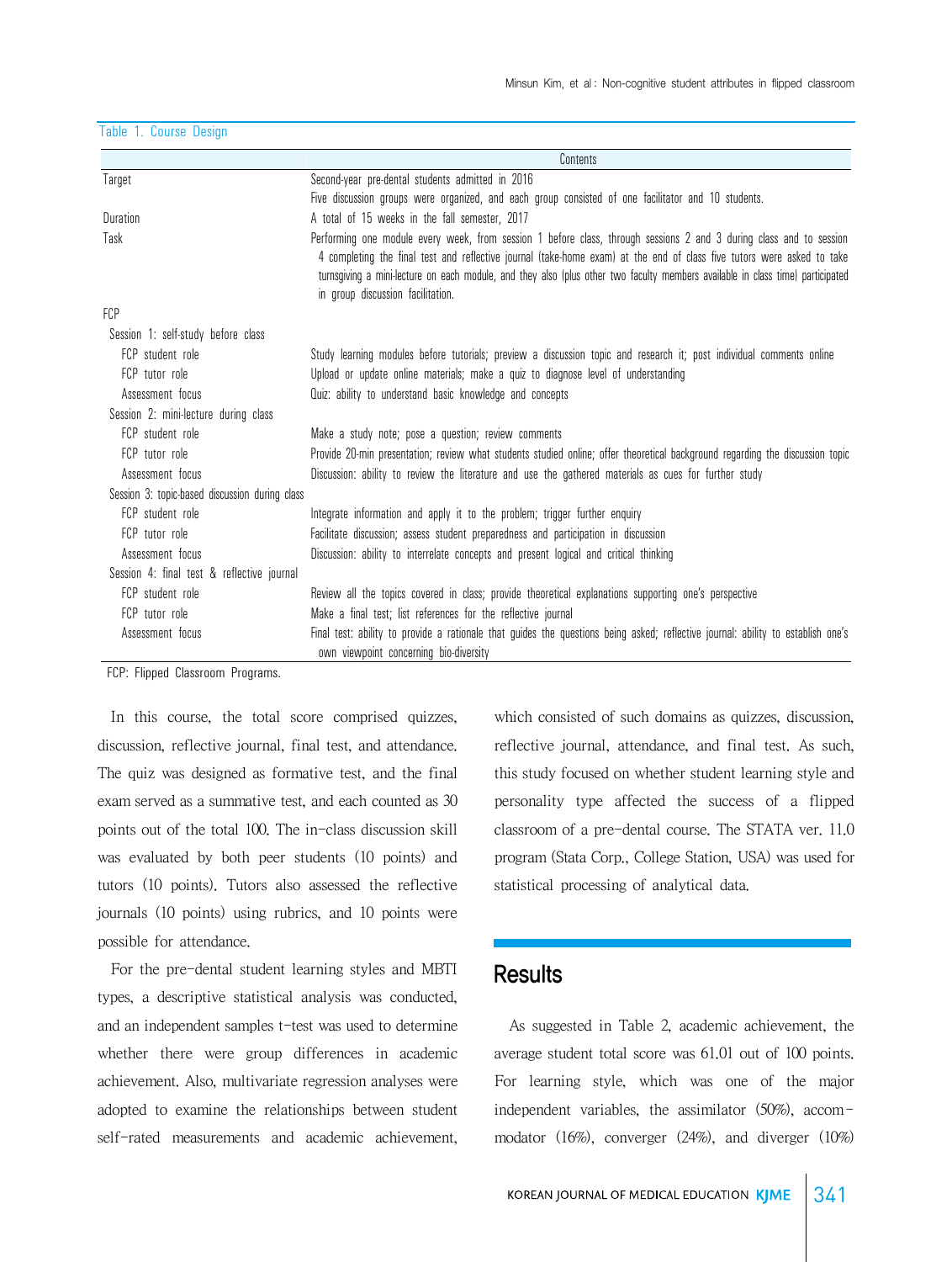types were the subjects of analysis, and the combined percentages of assimilators and convergers reached 74% of the overall ratio (Table 2).

 The average between-group differences in terms of academic achievement, especially the total score, indicated no significant differences between groups in terms of gender and learning types (Table 3). However, the difference in performance between the diverger and non-diverger was statistically significant. In other words, the diverger group had a higher total score than

| <b>Measurements</b>   | Category             | $Mean \pm SD$     | Min   | Max   |
|-----------------------|----------------------|-------------------|-------|-------|
| Academic achievements | Total score          | $61.01 \pm 12.98$ | 32.50 | 92.50 |
|                       | Quiz                 | $15.14 \pm 5.41$  | 4.80  | 26.60 |
|                       | Discuss peer assess  | $7.76 \pm 2.80$   | 3.00  | 10.00 |
|                       | Discuss tutor assess | $9.33 \pm 0.71$   | 7.10  | 10.00 |
|                       | Reflect journal      | $6.36 \pm 1.91$   | 2.00  | 10.00 |
|                       | Final test           | $13.59 \pm 6.17$  | 3.20  | 29.30 |
|                       | Attend               | $8.84 \pm 0.92$   | 6.50  | 10.00 |
| Individual factors    | Cumulative GPA       | $3.17 \pm 0.51$   | 2.15  | 4.18  |
|                       | Gender               | $0.50 \pm 0.50$   | 0.00  | 1.00  |
| Learning styles       | Diverger             | $0.10 \pm 0.21$   | 0.00  | 1.00  |
|                       | Converger            | $0.24 \pm 0.42$   | 0.00  | 1.00  |
|                       | Accommodator         | $0.16 \pm 0.39$   | 0.00  | 1.00  |
|                       | Assimilator          | $0.50 \pm 0.50$   | 0.00  | 1.00  |
| MBTI types            | Extraversion         | $9.20 \pm 6.25$   | 0.00  | 20.00 |
|                       | Introversion         | $11.70 \pm 6.27$  | 1.00  | 20.00 |
|                       | Sensing              | $15.26 \pm 5.74$  | 5.00  | 25.00 |
|                       | Intuition            | $10.50 \pm 5.63$  | 1.00  | 20.00 |
|                       | Thinking             | $11.86 \pm 6.51$  | 0.00  | 22.00 |
|                       | Feeling              | $11.70 \pm 6.62$  | 2.00  | 24.00 |
|                       | Judging              | $12.46 \pm 6.16$  | 0.00  | 21.00 |
|                       | Perceiving           | $9.43 \pm 6.16$   | 1.00  | 22.00 |

#### Table 2. Descriptive Statistics for Measurements  $(N=50)$

Cumulative GPA is the accumulation of previous semester GPA. Gender and learning styles are used as dummy variables. MBTI type is an index for score converted to continuous value.

SD: Standard deviation, GPA: Grade point average, MBTI: Myers-Briggs Type Indicator.

#### Table 3. Group Comparison in Academic Achievement by Gender and Learning Style

| Variable    |        | Total scores        |                   |              |  |  |
|-------------|--------|---------------------|-------------------|--------------|--|--|
|             |        | No. of participants | $Mean \pm SD$     | T-statistics |  |  |
| Gender      | Male   | 25                  | $58.36 \pm 12.61$ | $-1.45$      |  |  |
|             | Female | 25                  | $63.65 \pm 13.05$ |              |  |  |
| Diverger    | If no  | 45                  | $61.21 \pm 12.48$ | $-2.14a$     |  |  |
|             | If yes | 5                   | $80.80 \pm 16.54$ |              |  |  |
| Converger   | If no  | 38                  | $61.41 \pm 13.74$ | $-0.63$      |  |  |
|             | If yes | 12                  | $64.43 \pm 11.00$ |              |  |  |
| Accomodator | If no  | 42                  | $61.97 \pm 12.49$ | $-0.13$      |  |  |
|             | If yes | 8                   | $62.67 \pm 16.60$ |              |  |  |
| Assimilator | If no  | 25                  | $65.36 \pm 14.21$ | 1.53         |  |  |
|             | If yes | 25                  | $59.37 \pm 11.73$ |              |  |  |

Total score indicates the sum of scores for quizzes, discussion according to tutors and peers, reflective journal evaluation, and final written test. SD: Standard deviation.

a)Indicates that the difference is significantly different from zero at the 95% level.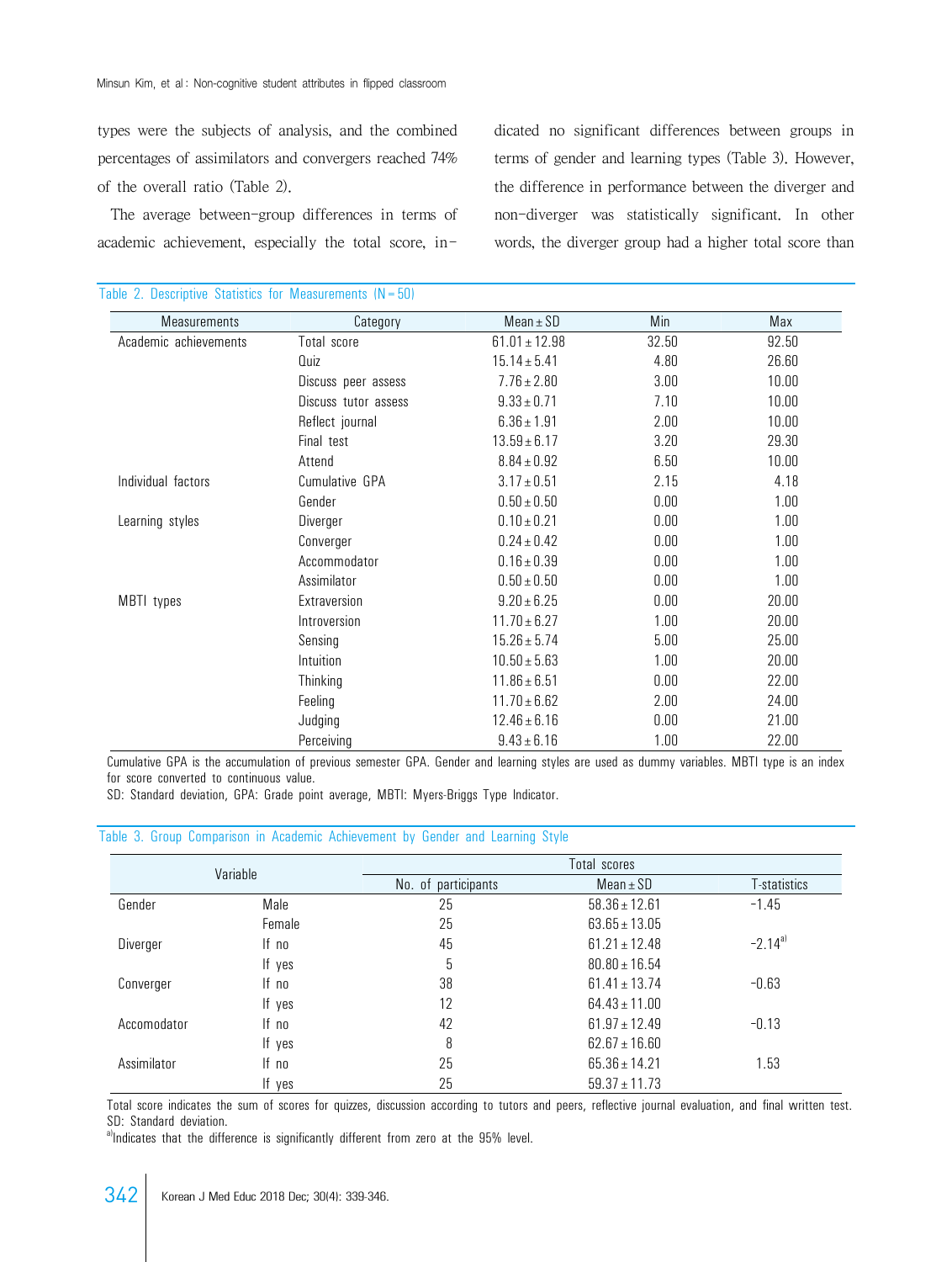|                                | Dependent variable: academic achievement |                                |                         |                          |                 |                              |                 |
|--------------------------------|------------------------------------------|--------------------------------|-------------------------|--------------------------|-----------------|------------------------------|-----------------|
| Variable                       | Total score                              | Quiz                           | Discuss peer<br>assess  | Discuss tutor<br>assess  | Reflect journal | Final test                   | Attendance      |
| Individual factors             |                                          |                                |                         |                          |                 |                              |                 |
| Cumulative GPA                 | $20.517^{\circ}$ (3.428)                 | $8.312^{b}$ (1.342)            | 2.055(1.356)            | 0.494(0.284)             | 0.910(0.837)    | $8.220^{b}$ (2.054)          | 0.524(0.414)    |
| Gender                         | 1.745 (3.552)                            | 1.856 (1.390)                  | $2.454^{\circ}$ (2.405) | $0.605^{\circ}$ (3.294)  | 0.804(0.867)    | 0.432(2.128)                 | 0.501(0.429)    |
| Learning styles                |                                          |                                |                         |                          |                 |                              |                 |
| Converger                      | $-25.510^{b}$ (8.490)                    | $-10.544^{\text{b}}$ (3.323)   | 0.110(3.358)            | 0.880(0.703)             | $-0.862(2.072)$ | $-14.434^{\text{b}}$ (5.086) | $-0.661(1.026)$ |
| Accomodator                    | $-25.090^{\circ}$ (9.665)                | $-5.778(3.783)$                | $-4.984(3.823)$         | 0.930(0.800)             | $-1.065(2.359)$ | $-14.130^{\circ}$ (5.790)    | $-0.063(1.168)$ |
| Assimilator                    | $-29.104^{b}$ (7.964)                    | $-10.200^{b}$ (3.117)          | $-2.404(3.150)$         | 0.217(0.659)             | $-1.224(1.944)$ | $-14.526^{\text{b}}$ (4.770) | $-0.966(0.963)$ |
| MBTI types                     |                                          |                                |                         |                          |                 |                              |                 |
| MBTL extraversion-introversion | 0.050(0.069)                             | 0.010(0.027)                   | 0.026(0.027)            | $-0.010(0.006)$          | 0.007(0.017)    | 0.010(0.041)                 | 0.008(0.008)    |
| sensing-intuition<br>mbti      | $-0.129(0.075)$                          | $-0.074$ <sup>a)</sup> (0.029) | 0.033(0.030)            | $-0.009(0.006)$          | $-0.007(0.018)$ | $-0.066(0.045)$              | $-0.006(0.009)$ |
| MBTI thinking-feeling          | $-0.001(0.069)$                          | 0.006(0.027)                   | $-0.002(0.028)$         | $-0.087^{\circ}$ (0.006) | 0.026(0.017)    | $-0.016(0.041)$              | 0.002(0.008)    |
| MBTI judging-perceiving        | 0.008(0.065)                             | 0.005(0.025)                   | $-0.005(0.026)$         | 0.000(0.005)             | $-0.018(0.016)$ | 0.018(0.039)                 | 0.007(0.008)    |
| Model                          |                                          |                                |                         |                          |                 |                              |                 |
| F-statistic                    | $9.987^{b}$                              | $11.690^{\circ}$               | 1.581                   | $3.408^{4}$              | 1.455           | $4.806^{\circ}$              | 1.261           |
| Adjusted $R^2$                 | 0.764                                    | 0.794                          | 0.173                   | 0.464                    | 0.141           | 0.578                        | 0.086           |
| Range of VIF                   | $Min = 1.333$ , $max = 8.658$            |                                |                         |                          |                 |                              |                 |

#### Table 4. Coefficients for Multiple Regression of Gender, GPA, Learning Type, and MBTI Score on Academic Achievement

Standard errors are in parentheses. Cumulative GPA is accumulation of previous semester GPA. Gender and learning styles are dummy variables, and male and diverger are used as a reference group. MBTI type is an index for score converted to continuous value. Bold type is considered statistically sinnificant

GPA: Grade point average, MBTI: Myers-Briggs Type Indicator; VIF: Variance inflation factor.

a)Indicates that the difference is significantly different from zero at the 95% level, while <sup>b</sup>indicates the difference at the 99% level.

the non-diverger group.

 In the multivariate regression analysis, the variables corresponding to the converger, accommodator, and assimilator were negatively significant for total, quiz, and final test scores. In other words, the divergers consistently showed higher academic achievement in a flipped classroom than the convergers, accommodators, and assimilators (Table 4). Cumulative grade point average (GPA), which denoted the accumulated grade point average of prior semesters, showed statistical significance for academic performance. The higher the cumulative GPA, the higher the student total, quiz, and final test scores in flipped learning.

 Gender and MBTI thinking-feeling (TF) variables were statistically significant in discussion among academic achievement, which meant that female students and thinking types were more likely to perform better in discussion than were males and feeling types (Table 4). The MBTI sensing-intuition variables showed a statistical significance in quizzes, confirming that the sensing type tended to have a higher quiz score than the intuition type.

# **Discussion**

 Recently, the flipped classroom model has been widely adopted in medical and dental education. However, in designing a flipped course, the instructors were unlikely to consider the student non-cognitive attributes for flipped learning success. These results confirmed the significant relationships between non-cognitive attributes and flipped learning outcomes in terms of learning style and personality type.

 The learning style of the pre-dental students enrolled in a dental school showed a typical pattern, in which the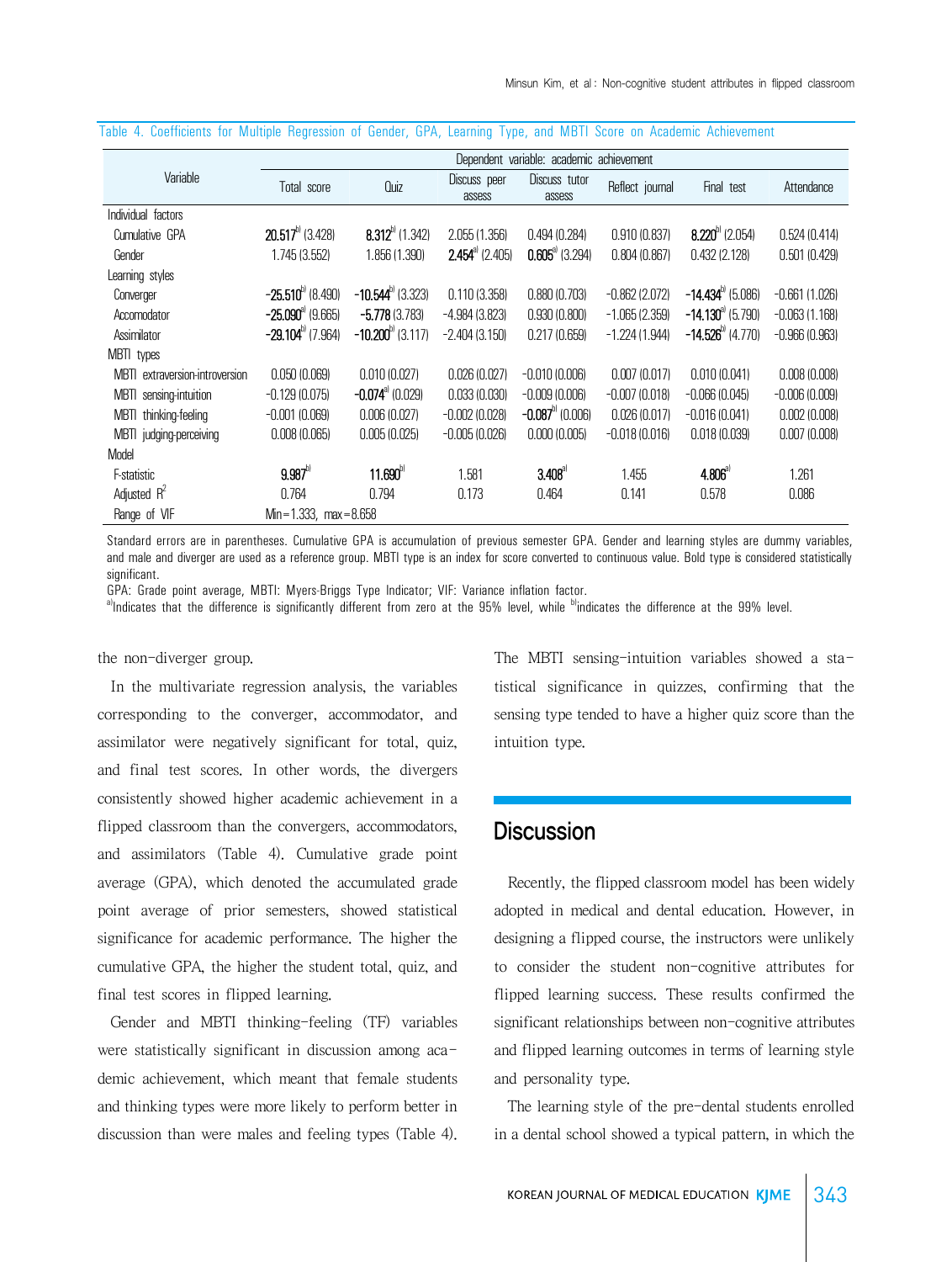assimilator and converger types were the most representative learning styles, supporting the consistent results. In a previous study analyzing the learning style of domestic medical students, the assimilator was also the most common, with the convergence being the second highest [15]. According to Kolb's learning theory [16], assimilators and convergers are more common in areas of natural sciences, with a greater interest in physical objects than people. On the other hand, accommodators and divergers are more popularly expressed among people in the humanities and social sciences, with greater interests in people than objects. In this regard, dental students typically conform to the pattern of natural sciences.

 In this study, we demonstrated a strong relationship between the diverger group and academic performance. Divergers are able to consider alternatives and explore several possibilities to solve problems. Based on this characteristic, they often demonstrate better abilities in debate through rich imagination and insight [15,16]. In other words, the diverger group was more successful in a flipped learning classroom, which maximizes interaction between professor-student and student-student groups through learning activities, such as discussions and presentations that are unlikely to happen in vertical lecture classes.

 Pre-dental student personality types were dominated by introverted, sensing, thinking, and judging types (ISTJ). In previous studies analyzing the learning styles of domestic medical students, the majority of the group was higher in introversion, sensing, thinking, and judging. As a whole, the high rates of ISTJ may reflect a systematic and structural tendency toward the outside world, rather than a flexible and adaptive one, in medical and dental students [15,17].

 The MBTI TF was statistically significant regarding discussion, pointing out the notion that thinking types had higher discussion scores than feeling types. Even if MBTI TF did not affect the overall score of flipped learning, it could be assumed that the thinking type performed better in discussions that required momentary and intensive thinking skills. However, in the study highlighting the effect of personality type on problembased learning (PBL), only the judge-perceive variable was statistically significant, with the judging type being reported to perform better than the perceiving type [18]. The difference might be due to the notion that the characteristics of PBL that focuses primarily on solutions to given tasks could benefit the judging type, leading to higher performance.

 Gender was found to be a relevant variable in regression analysis, with the average number of female students performing better than males in discussion. In this study, the female pre-dental students had higher discussion scores than males in a flipped-classroom. According to Reynold's study on gender differences in PBL, female students, who preferred studying individually, tended to show positive attitudes toward the cooperative system of PBL, in accord with the cooperative learning of in-class discussion [19].

 Efforts to understand the learning styles and personalities constituting student non-cognitive characteristics are necessary. Because dental students tend to be one of the most academically competent groups in natural science, there is high possibility that the mutual distinction is more largely expressed in non-cognitive aspects relative to cognitive factors. Despite this, studies on learning strategies and styles have not been actively conducted in the field of medical and dental education [6,7]. It is therefore necessary to understand non-cognitive factors, such as learning style and personality type, for intellectual tasks and academic achievements and to foster a more efficient and effective teaching methodology.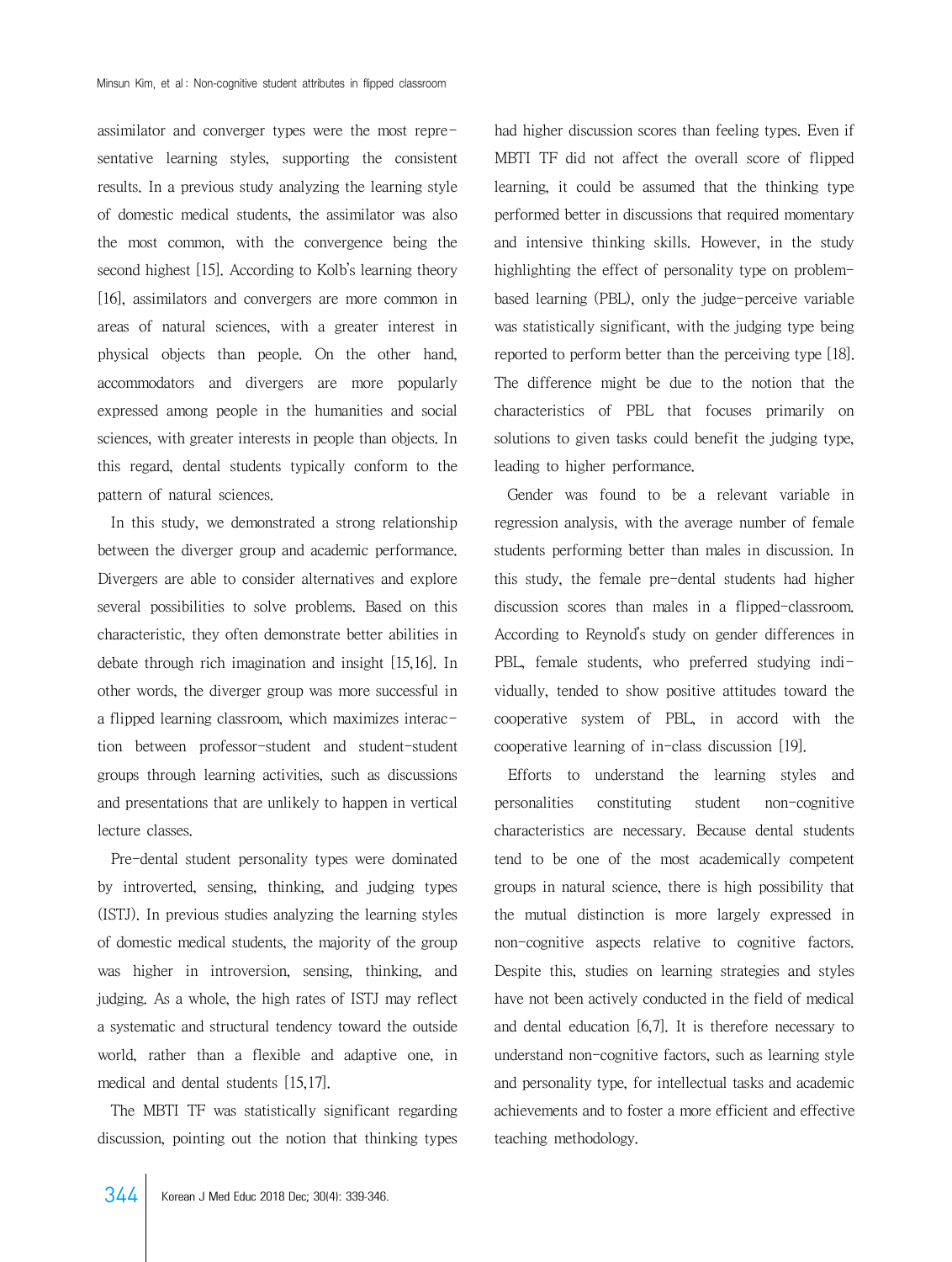It is desirable to develop and apply a more tailored teaching method for dental school students in operating the flipped learning classroom. The results of this study confirmed that the majority of students in dental school have a learning style that matches the natural sciences, mainly in the form of the assimilator and converger. Developing more individualized teaching methods that consider the characteristics of dental students with relatively better strengths in drawing conclusions through the process of deliberation will be a more effective for educational pedagogy when operating a pre-dental flipped learning classroom, which is centered around interactive activities such as discussion.

 This study was conducted on the students of such a single course in a dental school that it needs more follow-up research before its application in other flipped classrooms. Replicating this study in other medical and dental schools would provide higher reliability and a basis for determining generalization of the results. In addition, no analysis of dental proficiency was possible due to the use of GPA and course scores as the only measure of academic competence. More discussion is needed to develop additional assessment methods in examining flipped learning success.

 This study suggests that dental instructors should carefully develop and apply a more learner-based facilitation and relevant assessment by considering student learning styles and personality types before implementing a flipped classroom approach. In other words, flipped classrooms can help to develop effective scaffolding strategies for active learning, especially by understanding student learning styles and personality types. Offering homogeneous instructions to individual students does not help to motivate active learning. Knowledge of personal preferences would encourage instructors to design a flipped course, which is more conducive for participation and better performance.

#### ORCID:

Minsun Kim: https://orcid.org/0000-0002-2968-2370; Sangho Roh: https://orcid.org/0000-0001-8082-6459; Jungjoon Ihm: https://orcid.org/0000-0002-3136-5956 Acknowledgements: None.

Funding: None.

Conflicts of interest: No potential conflict of interest relevant to this article was reported.

Author contributions: Design of the work, data collection: RS; data analysis, interpretation, and drafting the article: KM, IJ; and critical revision of the article, and final approval of the version to be published: IJ, RS.

### **References**

- 1. Fulton KP. 10 Reasons to flip. Phi Delta Kappan. 2012; 94(2):20-24.
- 2. Khanova J, McLaughlin JE, Rhoney DH, Roth MT, Harris S. Student perceptions of a flipped pharmacotherapy course. Am J Pharm Educ. 2015;79(9):140.
- 3. Heyborne WH, Perrett JJ. To flip or not to flip?: analysis of a flipped classroom pedagogy in a general biology course. J Coll Sci Teach. 2016;45(4):31-37.
- 4. Glyn Jones JC. Dental student selection: the prediction of success. J Dent. 1979;7(4):329-338.
- 5. Jones AC, Courts FJ, Sandow PL, Watson RE. Myers-Briggs Type Indicator and dental school performance. J Dent Educ. 1997;61(12):928-933.
- 6. Smithers S, Catano VM, Cunningham DP. What predicts performance in Canadian dental schools? J Dent Educ. 2004;68(6):598-613.
- 7. Kim M, Kim S, Lee J, Ahn D, Lee Y. Characteristics of medical students' learning styles and their relationships to GPA. Korean J Med Educ. 2006;18(2):133-140.
- 8. Kim MJ, Park KP, Seo DG, Ihm JJ. The relationship